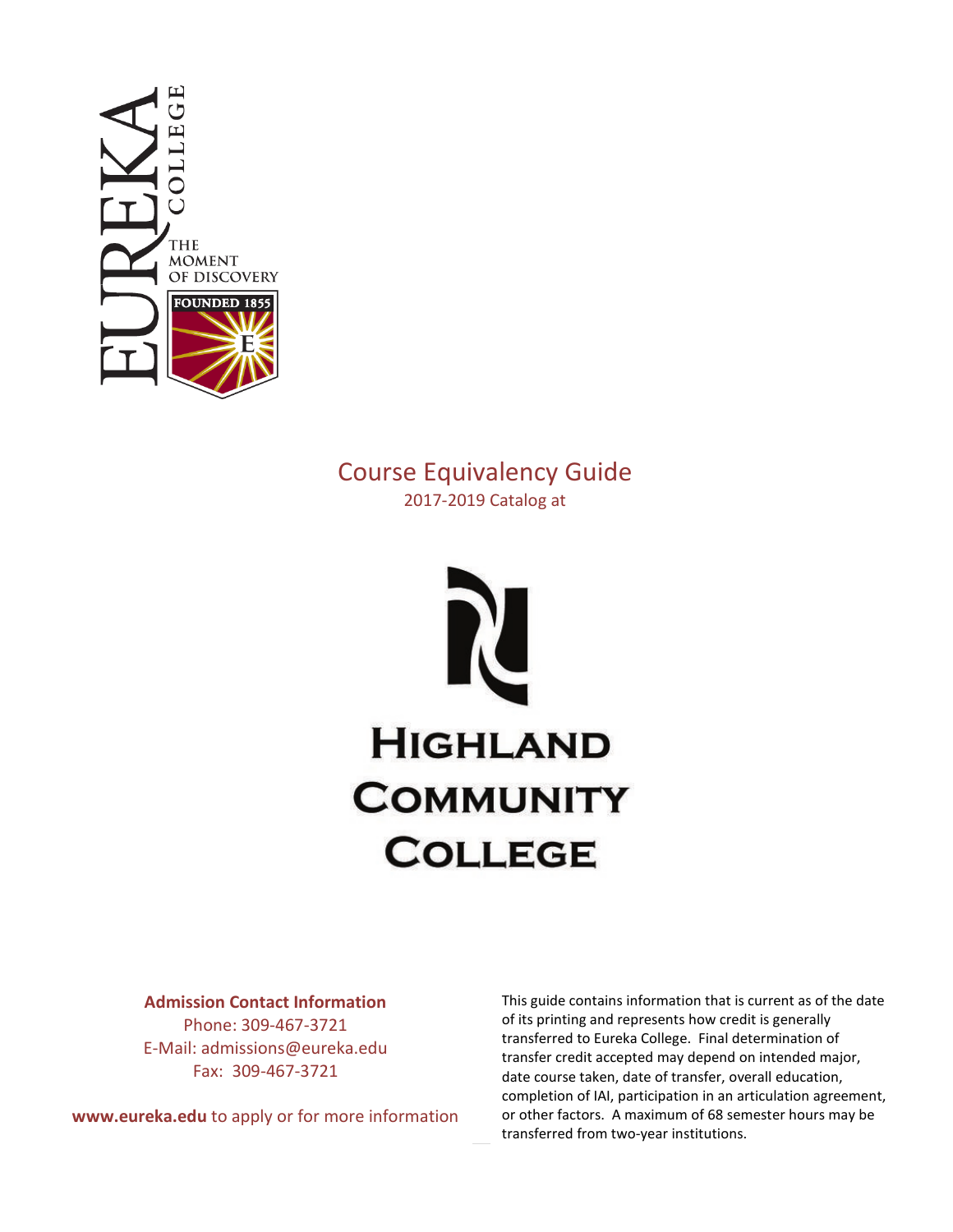## **Highland Community College Course Eureka College Equivalent Eureka College Equivalent Credits**

| <b>ACCT</b> | <b>Accounting</b>                          |                          |                             |   |
|-------------|--------------------------------------------|--------------------------|-----------------------------|---|
| ACCT102     | <b>Fundamentals of Bookkeeping</b>         | $\overline{\phantom{a}}$ |                             |   |
| ACCT105     | <b>Elements of Accounting</b>              | ACC ELEC                 | <b>Accounting Elective</b>  | 3 |
| ACCT115     | <b>Computer Applications in Accounting</b> | $\overline{\phantom{a}}$ |                             |   |
| ACCT116     | Introduction to Payroll Accounting         | $\overline{\phantom{a}}$ |                             |   |
| ACCT211     | Individual Income Tax Accounting           | ACC221                   | <b>Tax Accounting I</b>     | 3 |
| ACCT213     | <b>Financial Accounting</b>                | ACC111                   | Principles of Accounting I  | 4 |
| ACCT214     | <b>Managerial Accounting</b>               | ACC112                   | Principles of Accounting II | 4 |
| ACCT215     | Intermediate Accounting I                  | ACC201                   | Intermediate Accounting I   | 4 |
| ACCT216     | Intermediate Accounting II                 | ACC202                   | Intermediate Accounting II  | 4 |
| ACCT218     | <b>Business Tax Accounting</b>             | ACC222                   | <b>Tax Accounting II</b>    | 3 |
| ACCT220     | <b>QuickBooks Accounting</b>               | $\overline{\phantom{a}}$ |                             |   |

**AGOC** *Agricultural Occupations*

The following courses are not transferrable: AGOC101, 124, 127, 129, 142, 143, 144, 145, 220, 221, 222, 224, 226, 229, 240, 242, 243, 245, 285, 287, 291

| <b>AGRI</b>    | <b>Agriculture</b>                                                                                    |                 |                                  |   |
|----------------|-------------------------------------------------------------------------------------------------------|-----------------|----------------------------------|---|
|                | Note - AGRI courses do not apply toward "laboratory science" requirements for IAI or Eureka purposes. |                 |                                  |   |
| <b>AGRI182</b> | Introduction to Agricultural Mechanizat                                                               |                 |                                  |   |
| AGRI184        | Introduction to Agricultural Economics                                                                | ECO ELEC        | Economics Elective               | 3 |
| AGRI186        | Introduction to Animal Science                                                                        | <b>BIO ELEC</b> | <b>Biology Elective</b>          | 4 |
| <b>AGRI188</b> | Introductory Horticulture Science                                                                     | <b>BIO ELEC</b> | <b>Biology Elective</b>          | 3 |
| AGRI190        | Introduction to Agricultural Education                                                                | EDU ELEC        | <b>Education Elective</b>        | 3 |
| AGRI284        | <b>Introductory Soils</b>                                                                             | PHS ELEC        | <b>Physical Science Elective</b> | 4 |
| AGRI286        | <b>Field Crop Science</b>                                                                             | <b>BIO ELEC</b> | <b>Biology Elective</b>          | 4 |

| <b>ART</b>    | Art                                  |                          |                                      |   |
|---------------|--------------------------------------|--------------------------|--------------------------------------|---|
| <b>ART110</b> | Introduction to Art                  | <b>ART101W</b>           | Art Appreciation                     | 3 |
| <b>ART113</b> | Drawing I                            | ART110                   | <b>Drawing Fundamentals</b>          | 3 |
| <b>ART114</b> | Drawing II                           | <b>ART ELEC</b>          | Art Elective                         | 3 |
| <b>ART115</b> | Two-dimensional Design               | ART106                   | Design Fundamentals                  | 3 |
| ART116        | Three-dimensional Design             | <b>ART212</b>            | Sculpture and Mixed Media            | 3 |
| <b>ART117</b> | Pottery I                            | <b>ART260</b>            | <b>Ceramics Fundamentals</b>         | 3 |
| <b>ART118</b> | Graphic Design I                     | <b>ART206</b>            | Introduction to Graphic Design       | 3 |
| ART119        | Sculpture I                          | ART212                   | Sculpture and Mixed Media            | 3 |
| <b>ART120</b> | Life Drawing I                       | ART210                   | <b>Figure Drawing</b>                | 3 |
| <b>ART201</b> | Introduction to Photography I        | <b>ART245</b>            | Digital Photography Fundamentals     | 3 |
| <b>ART202</b> | Digital Image Editing with Photoshop | <b>ART245</b>            | Digital Photography Fundamentals     | 3 |
| ART211        | Painting I                           | ART111                   | <b>Painting Fundamentals</b>         | 3 |
| <b>ART212</b> | Painting II                          | <b>ART ELEC</b>          | Art Elective                         | 3 |
| ART213        | Printmaking I                        | <b>ART ELEC</b>          | Art Elective                         | 3 |
| <b>ART214</b> | Printmaking II                       | <b>ART280</b>            | Printmaking                          | 3 |
| <b>ART215</b> | Art History I                        | <b>ART ELEC</b>          | Art History Elective                 | 3 |
| ART216        | Art History II                       | <b>ART229W</b>           | Renaissance and Baroque Art          | 3 |
| ART217        | Pottery II                           | <b>ART360</b>            | <b>Advanced Ceramics and Pottery</b> | 3 |
| <b>ART218</b> | <b>Graphic Design II</b>             |                          |                                      |   |
| ART219        | Modern art                           | ART234W                  | Modern Art                           | 3 |
| <b>ART228</b> | <b>Graphic Design III</b>            | $\overline{\phantom{a}}$ |                                      |   |
| <b>ART238</b> | <b>Graphic Design IV</b>             |                          |                                      |   |
| <b>ART260</b> | Web Design Studio                    | <b>CSC110</b>            | Designing Web Sites                  | 3 |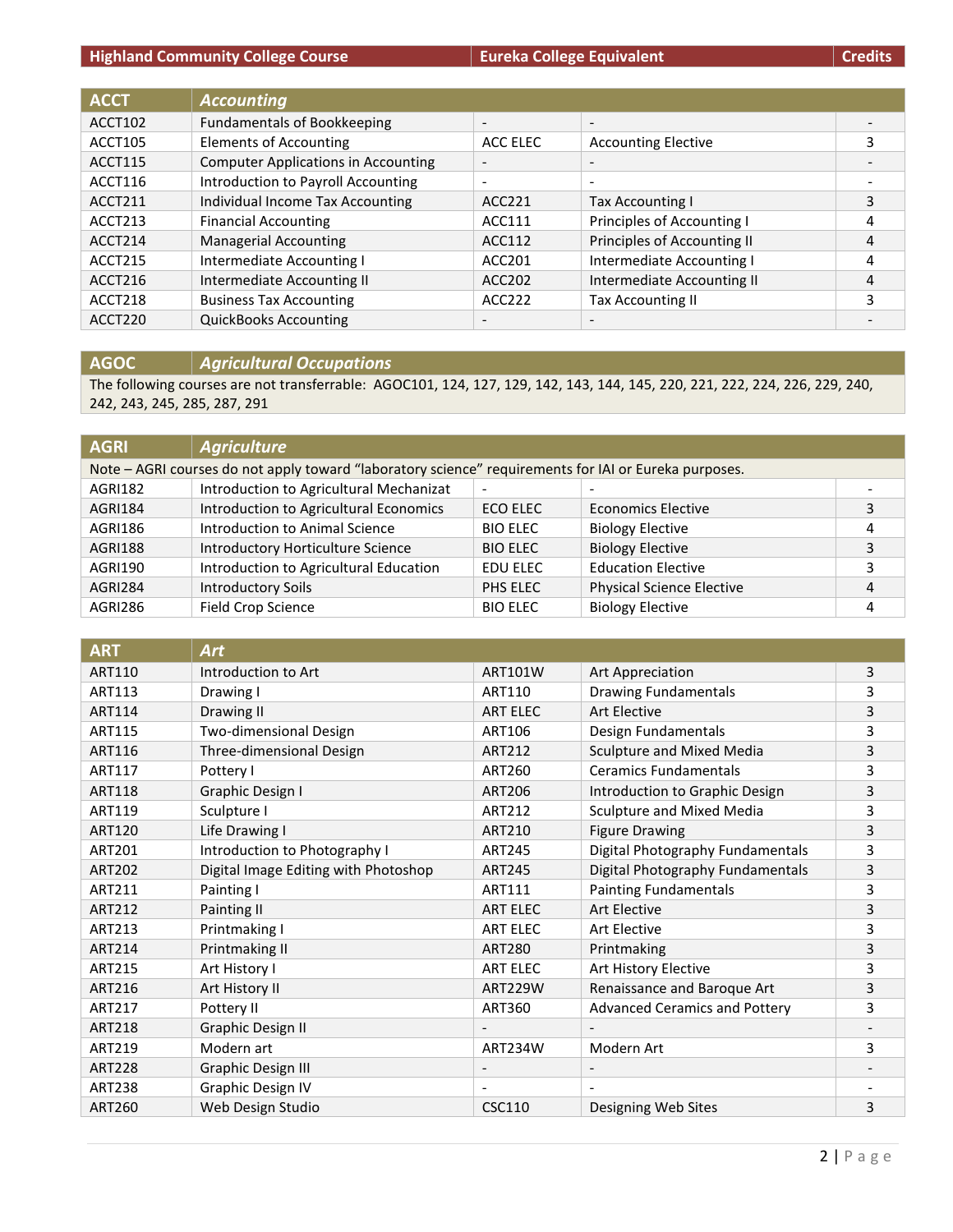**AUTB** *Auto Body Repair*

The following courses are not transferrable: AUTB180, 191, 192, 193, 194, 195, 197, 291, 292, 293, 294, 296

#### **AUTM** *Automotive Mechanics*

The following courses are not transferrable: AUTM111, 113, 115, 120, 122, 124, 138, 231, 233, 235, 237, 238, 240, 242, 248

| <b>BIOL</b>    | <b>Biology</b>                              |                 |                                 |                |
|----------------|---------------------------------------------|-----------------|---------------------------------|----------------|
| <b>BIOL109</b> | <b>Plants and Society</b>                   | <b>BIO ELEC</b> | Biology Elective (No Lab)       | 3              |
| <b>BIOL110</b> | Principles of Biology                       | <b>BIO130</b>   | <b>General Biology</b>          | 4              |
| <b>BIOL116</b> | Introduction to Ecology                     | <b>BIO121</b>   | <b>Environmental Biology</b>    | 4              |
| <b>BIOL117</b> | <b>Nutrition</b>                            | <b>HED284</b>   | <b>Nutrition</b>                | 3              |
| <b>BIOL118</b> | Local Flora                                 | <b>BIO ELEC</b> | <b>Biology Elective</b>         | $\overline{2}$ |
| <b>BIOL120</b> | Foundations of Anatomy and & Physiology     | <b>BIO ELEC</b> | Biology Elective (w/ Lab)       | 5              |
| <b>BIOL124</b> | Microbes and Society                        | <b>BIO ELEC</b> | Biology Elective (No Lab)       | 3              |
| <b>BIOL145</b> | Human Biology                               | <b>BIO ELEC</b> | Biology Elective (No Lab)       | 3              |
| <b>BIOL208</b> | Biology I: Molecular and Cell Biology       | <b>BIO141W</b>  | Principles of Biology I         | 4              |
| <b>BIOL209</b> | Biology II: Biodiversity, Evolution, & Ecol | <b>BIO142</b>   | Principles of Biology II        | 4              |
| <b>BIOL211</b> | <b>General Microbiology</b>                 | <b>BIO320</b>   | Microbiology                    | 4              |
| <b>BIOL213</b> | Anatomy and Physiology I                    | <b>BIO163</b>   | Human Anatomy and Physiology I  | 4              |
| <b>BIOL214</b> | Anatomy and Physiology II                   | <b>BIO264</b>   | Human Anatomy and Physiology II | 4              |

| <b>BMAC</b> | <b>Business Machines</b> |  |  |
|-------------|--------------------------|--|--|
| BMAC142     | Electronic Calculator    |  |  |

| <b>BUSN</b>    | <b>Business Administration</b>     |                          |                                         |                              |
|----------------|------------------------------------|--------------------------|-----------------------------------------|------------------------------|
| <b>BUSN121</b> | <b>Introduction to Business</b>    | <b>BUA ELEC</b>          | <b>Business Administration Elective</b> | $1 - 3$                      |
| <b>BUSN124</b> | Introduction to Small Business     | $\overline{\phantom{a}}$ |                                         |                              |
| <b>BUSN125</b> | <b>Mathematics of Business</b>     | $\overline{\phantom{a}}$ | $\overline{\phantom{a}}$                | $\qquad \qquad \blacksquare$ |
| <b>BUSN130</b> | <b>Business Equipment</b>          | $\overline{\phantom{a}}$ | $\overline{\phantom{a}}$                |                              |
| <b>BUSN131</b> | Money and Inventory Control        | $\overline{\phantom{a}}$ | $\overline{\phantom{a}}$                |                              |
| <b>BUSN141</b> | <b>Business Communication</b>      | $\overline{\phantom{a}}$ | $\overline{\phantom{a}}$                |                              |
| <b>BUSN143</b> | <b>Fundamentals of Retailing</b>   | $\overline{\phantom{a}}$ | $\overline{\phantom{a}}$                |                              |
| <b>BUSN221</b> | <b>Business Statistics</b>         | <b>MAT260</b>            | <b>Statistics</b>                       | 3                            |
| <b>BUSN223</b> | Business Law I                     | <b>BUA ELEC</b>          | <b>Business Administration Elective</b> | 3                            |
| <b>BUSN224</b> | <b>Business Law II</b>             | <b>BUA340</b>            | <b>Business Law</b>                     | 3                            |
| <b>BUSN225</b> | <b>Personal Finance</b>            | <b>BUA211</b>            | Personal Finance                        | 3                            |
| <b>BUSN229</b> | The Legal Environment of Business  | <b>BUA ELEC</b>          | <b>Business Administration Elective</b> | 3                            |
| <b>BUSN241</b> | Principles of Personnel Management | $\overline{\phantom{a}}$ |                                         |                              |
| <b>BUSN242</b> | <b>Fundamentals of Supervision</b> | $\overline{\phantom{a}}$ | $\overline{\phantom{0}}$                |                              |
| <b>BUSN243</b> | Sales and Personal Communication   | $\overline{\phantom{a}}$ | $\overline{\phantom{a}}$                |                              |
| <b>BUSN244</b> | Principles of Advertising          | $\overline{\phantom{a}}$ | $\overline{\phantom{0}}$                |                              |
| <b>BUSN246</b> | <b>Principles of Marketing</b>     | <b>BUA230</b>            | Marketing                               | 3                            |
| <b>BUSN249</b> | Principles of Management           | <b>BUA220</b>            | Management                              | 3                            |

| <b>CHEM</b> | <b>Chemistry</b>                    |               |                             |       |
|-------------|-------------------------------------|---------------|-----------------------------|-------|
| CHEM120     | <b>Elementary General Chemistry</b> | CHM121        | Survey of Chemistry         |       |
| CHEM123     | General College Chemistry I         | CHM131        | <b>General Chemistry I</b>  |       |
| CHEM124     | General College Chemistry II        | <b>CHM132</b> | <b>General Chemistry II</b> |       |
| CHEM220+225 | <b>Elementary Organic Chemistry</b> | CHM ELEC      | Chemistry Elective (w/ Lab) | $3+1$ |
| CHEM221     | Organic Chemistry I                 | <b>CHM220</b> | <b>Organic Chemistry I</b>  | 4     |
| CHEM222     | <b>Organic Chemistry II</b>         | <b>CHM221</b> | <b>Organic Chemistry II</b> |       |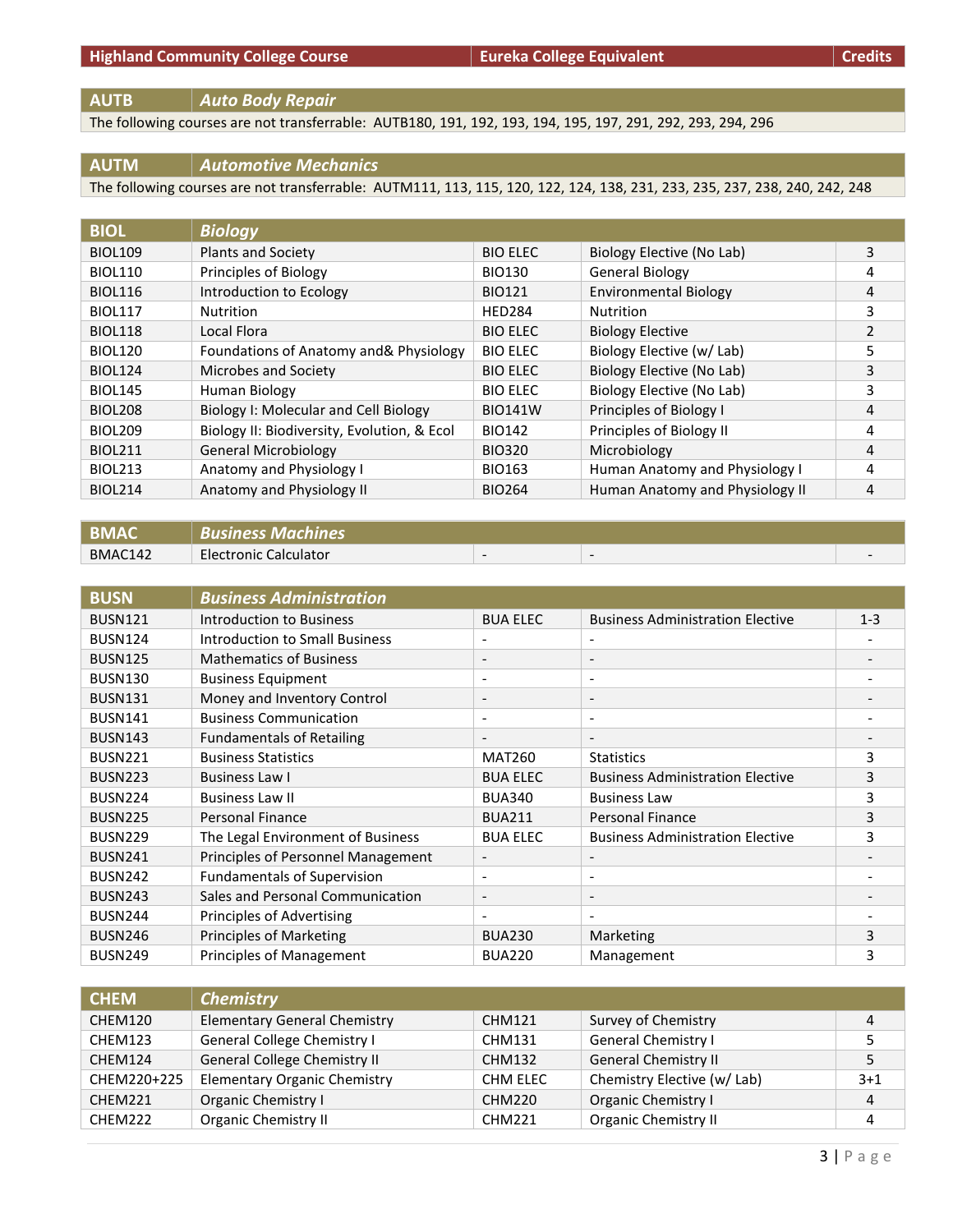| <b>Highland Community College Course</b> |                                  | <b>Eureka College Equivalent</b> |                                  | <b>Credits</b> |
|------------------------------------------|----------------------------------|----------------------------------|----------------------------------|----------------|
|                                          |                                  |                                  |                                  |                |
| CHEM225                                  | Elementary Organic Chemistry Lab |                                  | [See CHEM220 above]              |                |
|                                          |                                  |                                  |                                  |                |
| <b>CJS</b>                               | <b>Criminal Justice</b>          |                                  |                                  |                |
| CJS101                                   | Introduction to Criminal Justice | CJS101                           | Introduction to Criminal Justice | 3              |
| CJS102                                   | Introduction to Corrections      | CJS215                           | Corrections                      | 3              |
| CJS201                                   | Criminology                      | SOC <sub>201</sub>               | Criminology                      | 3              |
| CJS202                                   | Juvenile Delinquency             | CJS210W                          | Juvenile Justice and Delinquency | 3              |
| CJS203                                   | Criminal Law                     | CJS ELEC                         | Criminal Justice Elective        | 3              |
| CJS204                                   | Ethics in Criminal Justice       | CJS ELEC                         | Criminal Justice Elective        | 3              |
| CJS205                                   | Criminal Investigation           | CJS ELEC                         | Criminal Justice Elective        | 3              |
| CJS206                                   | Policing in America              | CJS205                           | Policing                         | 3              |
| <b>CJS208</b>                            | Intro to Terrorism               | CJS ELEC                         | <b>Criminal Justice Elective</b> | 3              |
| <b>CJS220</b>                            | Probation and Parole             | CJS ELEC                         | <b>Criminal Justice Elective</b> | 3              |

| <b>COMM</b>                                                                   | Communications                        |                 |                   |  |
|-------------------------------------------------------------------------------|---------------------------------------|-----------------|-------------------|--|
| The following courses are not transferrable: COMM084, 086, 087, 088, 098, 101 |                                       |                 |                   |  |
| COMM214                                                                       | <b>Business and Technical Writing</b> | <b>BUA ELEC</b> | Business Elective |  |

# **COSM** *Cosmetology*

The following courses are not transferrable: COSM121, 122, 123, 124, 131, 132, 133, 134, 141, 142, 143, 144, 180, 190, 192, 194, 196, 198

| Drafting/CAD                                                                       |      |          |  |
|------------------------------------------------------------------------------------|------|----------|--|
| The following courses are not transferrable: DRAF105, 106, 107, 110, 111, 254, 260 |      |          |  |
| <b>Engineering Graphics</b>                                                        | ELEC | Elective |  |
|                                                                                    |      |          |  |

| <b>ECE</b>    | <b>Early Childhood Education</b>              |                          |                                     |   |
|---------------|-----------------------------------------------|--------------------------|-------------------------------------|---|
| <b>ECE121</b> | Introduction to Early Childhood Educ          | <b>EDU ELEC</b>          | <b>Education Elective</b>           | 3 |
| <b>ECE122</b> | Child Growth and Development                  | <b>PSY206</b>            | Infant / Early Childhood Developmnt | 3 |
| <b>ECE123</b> | Health, Safety, and Nutrition Young Child     | <b>HED ELEC</b>          | <b>Health Education Elective</b>    | 3 |
| <b>ECE124</b> | Literature for Young Children                 | EDU230                   | Children's Literature               | 3 |
| <b>ECE125</b> | Assessment in Early Childhood Settings        | <b>EDU ELEC</b>          | <b>Education Elective</b>           | 3 |
| <b>ECE126</b> | Observation and Guidance of Yng Child         |                          |                                     |   |
| <b>ECE127</b> | Music and Movement for the Young Child        | $\overline{\phantom{a}}$ |                                     |   |
| <b>ECE128</b> | Practicum                                     |                          |                                     |   |
| <b>ECE202</b> | Curriculum in Early Childhood Settings        | <b>EDU ELEC</b>          | <b>Education Elective</b>           | 3 |
| <b>ECE203</b> | Home, School, Community Relations             | <b>SOC ELEC</b>          | Sociology Elective                  | 3 |
| <b>ECE204</b> | Exceptional Child in Early Childhood Pro      | <b>EDU ELEC</b>          | <b>Education Elective</b>           | 3 |
| <b>ECE205</b> | Intro to Infant/Toddler Care and Educ         |                          |                                     |   |
| <b>ECE206</b> | Creative Activities for the Young Child       | $\overline{\phantom{a}}$ | $\overline{\phantom{a}}$            |   |
| <b>ECE207</b> | Math and Science for the Young Child          | $\overline{\phantom{a}}$ | $\overline{\phantom{a}}$            |   |
| <b>ECE208</b> | Supervision & Admin of Child Care Prog        | $\overline{\phantom{a}}$ | $\overline{\phantom{a}}$            |   |
| <b>ECE209</b> | <b>ECE Internship</b>                         |                          | $\qquad \qquad \blacksquare$        |   |
| <b>ECE210</b> | Legal and Fiscal Management of Child C        | $\overline{\phantom{a}}$ | $\overline{\phantom{a}}$            |   |
| <b>ECE211</b> | <b>Staff Management &amp; Human Relations</b> | $\overline{\phantom{a}}$ | $\overline{\phantom{a}}$            |   |
| ECE212        | Seminar in Early Childhood Education          | $\overline{\phantom{a}}$ | $\overline{\phantom{a}}$            |   |
| <b>ECE213</b> | Inclusive Environments Infants & Toddlrs      | $\overline{\phantom{a}}$ |                                     |   |

| <b>ECON</b> | <b>Economics</b>                   |        |                              |  |
|-------------|------------------------------------|--------|------------------------------|--|
| ECON111     | Principles of Economics I (Macro)  | ECO111 | Principles of Macroeconomics |  |
| ECON112     | Principles of Economics II (Micro) | ECO112 | Principles of Microeconomics |  |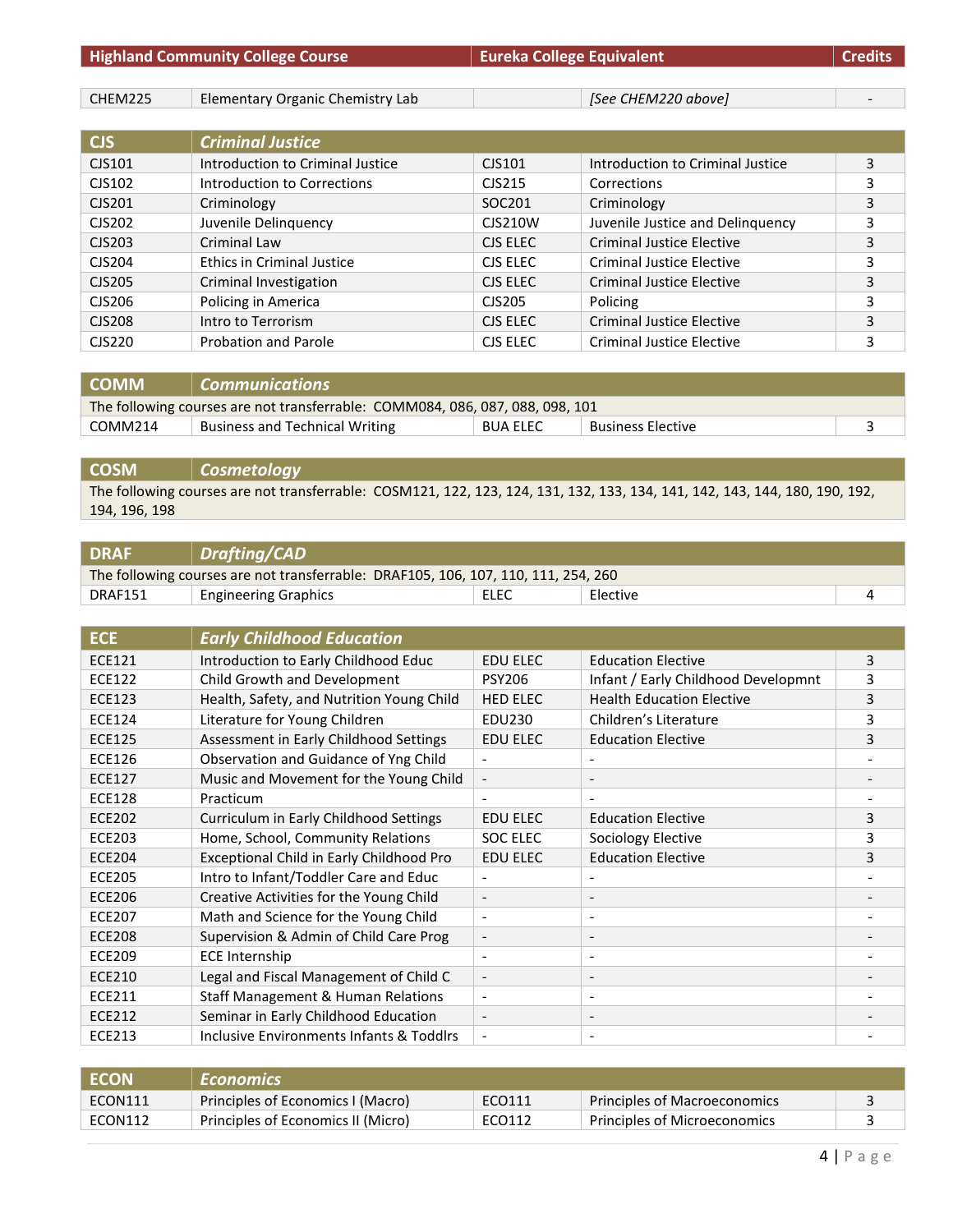| <b>EDUC</b>         | Education                           |                  |                                          |                |
|---------------------|-------------------------------------|------------------|------------------------------------------|----------------|
| EDUC100             | <b>Education Observation I</b>      | EDU              | [Clinical experience will be evaluated   | 1              |
|                     |                                     |                  | by the Education Department.]            |                |
| EDUC124             | Diversity in Schools and Society    | EDU185           | <b>Foundations of American Education</b> | 3              |
| EDUC125             | Navigating/Teaching/Learning at HCC | <b>EDU ELEC</b>  | <b>Education Elective</b>                | $1 - 3$        |
| EDUC <sub>200</sub> | <b>Education Observation II</b>     | EDU              | [Clinical experience will be evaluated   | $\overline{2}$ |
|                     |                                     |                  | by the Education Department.]            |                |
| FDUC <sub>221</sub> | The American Public School          | <b>EDU185 or</b> | <b>Foundations of American Education</b> | 3              |
|                     |                                     | EDU ELEC         | Educ Elec (if EDUC124 also taken)        |                |
| EDUC <sub>222</sub> | Education as an Agent for Change    | <b>EDU185 or</b> | <b>Foundations of American Education</b> | 3              |
|                     |                                     | <b>EDU ELEC</b>  | Ed Ele (if EDUC124 or 221 taken)         |                |
| EDUC <sub>224</sub> | Introduction to Special Education   | EDU229           | <b>Educating the Exceptional Child</b>   | 3              |
| EDUC <sub>225</sub> | <b>Educational Technology</b>       | <b>EDU ELEC</b>  | <b>Education Elective</b>                | 3              |

#### **ELET** *Electronics Technology*

The following courses are not transferrable: ELET171, 179, 180, 182, 183, 220, 290, 291, 293, 295, 297

| <b>ENGL</b> | <b>English</b>                     |                 |                                  |         |
|-------------|------------------------------------|-----------------|----------------------------------|---------|
| ENGL121     | <b>Rhetoric and Composition I</b>  | <b>ENG103W</b>  | Academic Writing and Research    | 3       |
| ENGL122     | <b>Rhetoric and Composition II</b> | <b>ENG ELEC</b> | <b>English Elective</b>          | 3       |
| ENGL220     | Topics in Literature               | LIT ELEC        | Literature Elective              | $1 - 3$ |
| ENGL221     | <b>Creative Writing</b>            | <b>ENG120</b>   | Introduction to Creative Writing | 3       |
| ENGL222     | Modern Literature                  | LIT ELEC        | Literature Elective              | 3       |
| ENGL223     | Introduction to Fiction            | LIT ELEC        | Literature Elective              | 3       |
| ENGL224     | Introduction to Poetry             | LIT ELEC        | Literature Elective              | 3       |
| ENGL225     | American Literature I              | <b>ENG221</b>   | American Literature I            | 3       |
| ENGL226     | American Literature II             | <b>ENG222</b>   | American Literature II           | 3       |
| ENGL227     | <b>British Literature I</b>        | <b>ENG231</b>   | <b>British Literature I</b>      | 3       |
| ENGL228     | <b>British Literature II</b>       | <b>ENG233</b>   | British Literature II            | 3       |
| ENGL229     | Introduction to Shakespeare        | LIT ELEC        | Literature Elective              | 3       |
| ENGL230     | Women and Literature               | LIT ELEC        | Literature Elective              | 3       |

#### **EQUI** *Equine*

The following courses are not transferrable: EQUI101, 103, 105, 107, 109, 111, 113, 115, 117, 119, 121, 123, 125, 127, 129, 131, 133, 135, 137, 139, 141, 143, 145, 147

| <b>FREN</b>    | <b>French</b>                             |                 |                             |         |
|----------------|-------------------------------------------|-----------------|-----------------------------|---------|
| <b>FREN141</b> | <b>Elementary French I</b>                | <b>GLA ELEC</b> | Global Awareness - Language | 4       |
| <b>FREN142</b> | <b>Elementary French II</b>               | <b>GLA ELEC</b> | Global Awareness - Language | 4       |
| FREN201        | Intermediate French I                     | <b>GLA ELEC</b> | Global Awareness - Language | 4       |
| <b>FREN202</b> | Intermediate French II                    | <b>GLA ELEC</b> | Global Awareness - Language | 4       |
| <b>FREN211</b> | Practice in French Convo, Rdg, Writing I  | <b>GLA ELEC</b> | Global Awareness - Language | $1 - 3$ |
| <b>FREN212</b> | Practice in French Convo, Rdg, Writing II | <b>GLA ELEC</b> | Global Awareness - Language | $1 - 3$ |

| <b>GEOG</b> | l Geography I                   |                 |                    |  |
|-------------|---------------------------------|-----------------|--------------------|--|
| GEOG132     | Regional Geography of the World | GEO105          | World Geography    |  |
| GEOG233     | Economic Geography              | <b>GEO ELEC</b> | Geography Elective |  |

| <b>GFOI</b> | Geoloav                              |               |                                    |  |
|-------------|--------------------------------------|---------------|------------------------------------|--|
| GEOL126     | Geology                              | <b>PHS111</b> | Introduction to Earth Science      |  |
| GEOL132     | <b>Natural Hazards and Disasters</b> | PHS ELEC      | Physical Science Elective (No Lab) |  |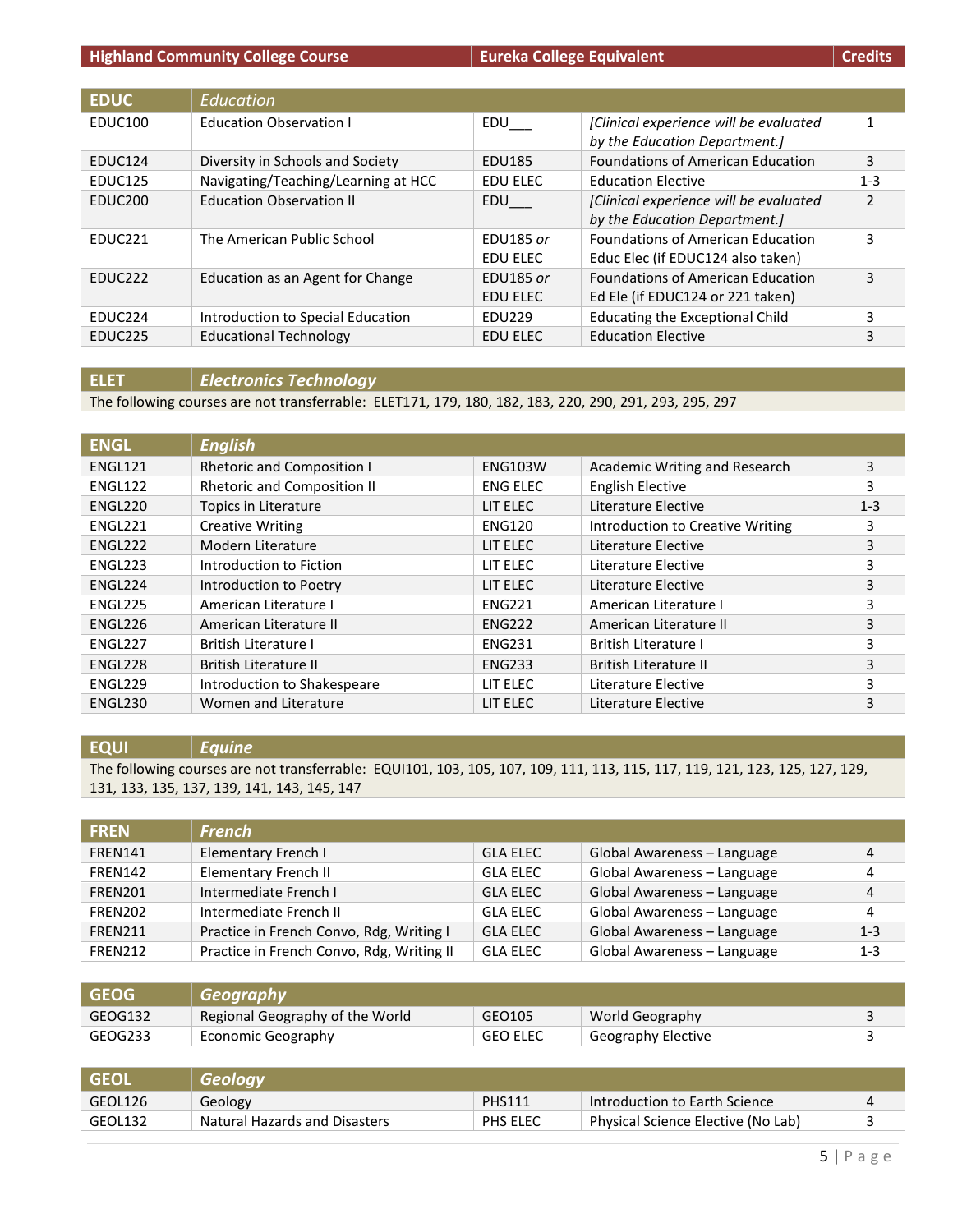| <b>Highland Community College Course</b> |                                | <b>Eureka College Equivalent</b> |                                    | <b>Credits</b> |
|------------------------------------------|--------------------------------|----------------------------------|------------------------------------|----------------|
|                                          |                                |                                  |                                    |                |
| GEOL205                                  | Field Geology and Paleontology | PHS ELEC                         | Physical Science Elective          |                |
| GEOL236                                  | <b>Historical Geology</b>      | PHS ELEC                         | Physical Science Elective (w/ Lab) | 4              |

| <b>GERM</b> | <b>German</b>                             |                 |                             |                |
|-------------|-------------------------------------------|-----------------|-----------------------------|----------------|
| GERM151     | Elementary German I                       | <b>GLA ELEC</b> | Global Awareness - Language | $\overline{4}$ |
| GERM152     | Elementary German II                      | <b>GLA ELEC</b> | Global Awareness - Language | 4              |
| GERM201     | Intermediate German I                     | <b>GLA ELEC</b> | Global Awareness - Language | $\overline{4}$ |
| GERM202     | Intermediate German II                    | <b>GLA ELEC</b> | Global Awareness - Language | 4              |
| GERM211     | Practice in German Convo, Rdg, Writing I  | <b>GLA ELEC</b> | Global Awareness - Language | $1 - 3$        |
| GERM212     | Practice in German Convo, Rdg, Writing II | <b>GLA ELEC</b> | Global Awareness - Language | $1 - 3$        |

| <b>HIST</b>    | <b>History</b>                          |                 |                                      |         |
|----------------|-----------------------------------------|-----------------|--------------------------------------|---------|
| <b>HIST141</b> | Western Civilization to 1648            | <b>HIS113</b>   | Survey of European History to 1660   | 3       |
| <b>HIST142</b> | <b>Western Civilization Since 1648</b>  | <b>HIS114</b>   | Survey of European Hist Since 1660   | 3       |
| <b>HIST143</b> | U.S. History I                          | <b>HIS250</b>   | History of the United States to 1865 | 3       |
| <b>HIST144</b> | U.S. History II                         | <b>HIS251</b>   | History of United States Since 1865  | 3       |
| <b>HIST145</b> | U.S. History III                        | HIS ELEC        | <b>History Elective</b>              | 3       |
| <b>HIST230</b> | 20 <sup>th</sup> Century World History  | <b>HIS ELEC</b> | <b>History Elective</b>              | 3       |
| <b>HIST231</b> | American Revolution and New Nation      | HIS ELEC        | <b>History Elective</b>              | 3       |
| <b>HIST233</b> | The American Civil War Era              | <b>HIS ELEC</b> | <b>History Elective</b>              | 3       |
| <b>HIST236</b> | Illinois History                        | <b>HIS218</b>   | <b>Illinois History</b>              | 3       |
| <b>HIST239</b> | Women in American History               | HIS ELEC        | <b>History Elective</b>              | 3       |
| <b>HIST241</b> | The Contemporary World                  | <b>HIS ELEC</b> | <b>History Elective</b>              | $1 - 4$ |
| <b>HIST242</b> | History of England, 1603 to the Present | <b>HIS ELEC</b> | <b>History Elective</b>              | 3       |
| <b>HIST243</b> | History of Africa                       | <b>HIS ELEC</b> | <b>History Elective</b>              | 3       |
| <b>HIST244</b> | History of Africa II                    | <b>HIS ELEC</b> | <b>History Elective</b>              | 3       |
| <b>HIST245</b> | History of the Middle East              | <b>HIS ELEC</b> | <b>History Elective</b>              | 3       |
| <b>HIST247</b> | African-American History                | <b>HIS ELEC</b> | <b>History Elective</b>              | 3       |
| <b>HIST299</b> | Topics in History                       | <b>HIS ELEC</b> | <b>History Elective</b>              | 3       |

| <b>HOSP</b>                                                                                       | <b>Hospitality Management</b> |                 |                                         |   |
|---------------------------------------------------------------------------------------------------|-------------------------------|-----------------|-----------------------------------------|---|
| The following courses are not transferrable: HOSP103, 105, 107, 109, 111, 113, 115, 119, 121, 123 |                               |                 |                                         |   |
| HOSP101                                                                                           | Introduction to Hospitality   | <b>BUA ELEC</b> | <b>Business Administration Elective</b> |   |
| <b>HOSP117</b>                                                                                    | Law for Hospitality           | <b>BUA ELEC</b> | <b>Business Administration Elective</b> | ₹ |

| <b>HUMA</b> | <b>Humanities</b>                 |                 |                            |  |
|-------------|-----------------------------------|-----------------|----------------------------|--|
| HUMA104     | Introduction to Humanities        | <b>HUM ELEC</b> | <b>Humanities Elective</b> |  |
| HUMA106     | Introduction to Humanities II     | <b>HUM ELEC</b> | <b>Humanities Elective</b> |  |
| HUMA110     | Introduction to Critical Thinking | PHI ELEC        | Philosophy Elective        |  |

| <b>INFT</b>                                                                                                                      | Information Technology                                 |               |                           |         |
|----------------------------------------------------------------------------------------------------------------------------------|--------------------------------------------------------|---------------|---------------------------|---------|
| The following courses are not transferrable: INFT105, 106, 110, 115, 122, 131, 132, 133, 135, 137, 140, 141, 142, 145, 146, 147, |                                                        |               |                           |         |
|                                                                                                                                  | 150, 160, 180, 182, 191, 202, 250, 260, 282, 284, 286, |               |                           |         |
| <b>INFT190</b>                                                                                                                   | Principles of Computer Science I                       | CSC135        | Computer Science I        |         |
| <b>INFT290</b>                                                                                                                   | Principles of Comp Sci II: Data Structures             | <b>CSC165</b> | Computer Science II       |         |
| INFT295                                                                                                                          | <b>Special Topics</b>                                  |               | [Dependent on the topic.] | $0 - 4$ |

| <b>INST</b> | <b>Independent Study</b> |                           |     |
|-------------|--------------------------|---------------------------|-----|
| INST100     | Independent Study        | [Dependent on the topic.] | 0-4 |
| INST200     | Independent Study        | [Dependent on the topic.] | 0-4 |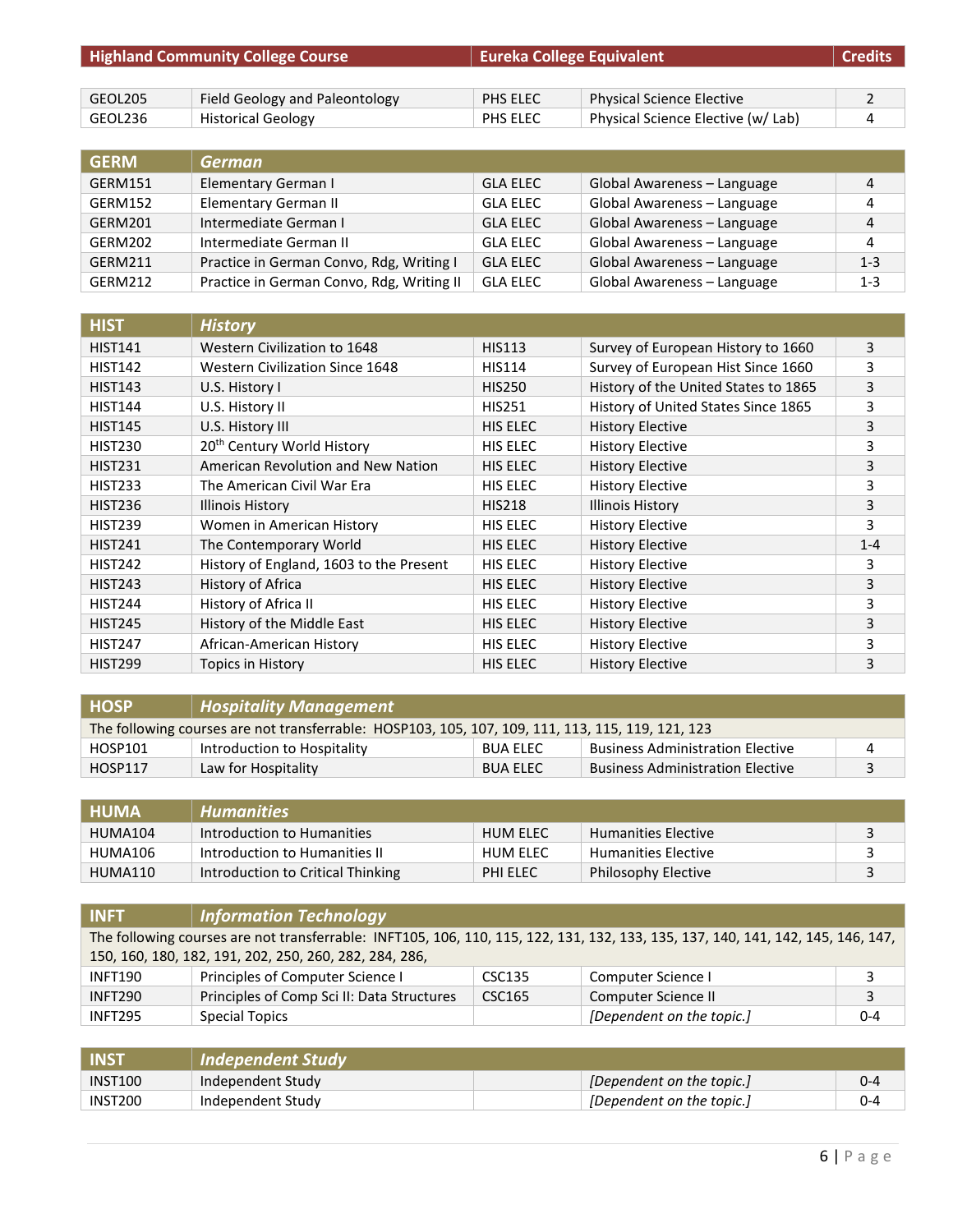**ITHC** *Information Technology Healthcare*

The following courses are not transferrable: ITHC101, 102, 103, 155, 157, 158, 159, 201, 205, 220

| <b>LIBS</b>    | <b>Liberal Studies</b>        |                 |                                         |         |
|----------------|-------------------------------|-----------------|-----------------------------------------|---------|
| LIBS189        | Developing Financial Literacy | <b>BUA ELEC</b> | <b>Business Administration Elective</b> | 2       |
| <b>LIBS199</b> | First-Year Experience         | <b>IDS ELEC</b> | Interdisciplinary Studies Elective      | $1 - 2$ |
| LIBS200        | Freshman Seminar - CollegeNow | <b>IDS ELEC</b> | Interdisciplinary Studies Elective      |         |
| LIBS201        | Career Exploration            | <b>PSY ELEC</b> | <b>Psychology Elective</b>              |         |
| <b>LIBS299</b> | Capstone Course               | <b>IDS ELEC</b> | Interdisciplinary Studies Elective      |         |

| <b>MATH</b>         | <b>Mathematics</b>                                                                                |                 |                                       |   |  |  |
|---------------------|---------------------------------------------------------------------------------------------------|-----------------|---------------------------------------|---|--|--|
|                     | The following courses are not transferrable: MATH055, 058, 059, 062, 066, 067, 111, 157, 158, 159 |                 |                                       |   |  |  |
| MATH163             | Precalculus                                                                                       | <b>MAT121</b>   | Precalculus                           | 5 |  |  |
| MATH164             | Mathematics for Elementary Teachers I                                                             | <b>MED101</b>   | Mathematics for Elementary Tchrs I    | 4 |  |  |
| <b>MATH166</b>      | College Algebra                                                                                   | <b>MAT ELEC</b> | <b>Mathematics Elective</b>           | 4 |  |  |
| <b>MATH167</b>      | <b>Plane Trigonometry</b>                                                                         | <b>MAT ELEC</b> | <b>Mathematics Elective</b>           | 3 |  |  |
| <b>MATH168</b>      | Analytic Geometry and Calculus I                                                                  | <b>MAT171</b>   | Calculus with Analytic Geometry I     | 5 |  |  |
| <b>MATH169</b>      | <b>Applied Practical Math</b>                                                                     | <b>MAT125</b>   | Mathematics for Life and Art          | 4 |  |  |
| MATH171             | <b>Finite Mathematics</b>                                                                         | <b>MAT161</b>   | Finite Math and Stats for Business    | 4 |  |  |
| <b>MATH172</b>      | Calculus for Business and Social Science                                                          | <b>MAT162</b>   | Applied Functions & Calc for Business | 4 |  |  |
| MATH174             | Mathematics for Elementary Teachers II                                                            | <b>MED102</b>   | Mathematics for Elementary Tchrs II   | 3 |  |  |
| MATH177             | <b>Statistics</b>                                                                                 | <b>MAT260</b>   | <b>Statistics</b>                     | 3 |  |  |
| MATH <sub>262</sub> | C Programming for Sciences & Engineer                                                             | CSC135          | Computer Science I                    | 4 |  |  |
| MATH265             | Differential Equations                                                                            | <b>MAT275</b>   | <b>Differential Equations</b>         | 3 |  |  |
| MATH268             | Analytic Geometry and Calculus II                                                                 | <b>MAT271</b>   | Calculus with Analytic Geometry II    | 5 |  |  |
| <b>MATH269</b>      | Analytic Geometry and Calculus III                                                                | <b>MAT272</b>   | Calculus with Analytic Geometry III   | 4 |  |  |
| <b>MATH270</b>      | Linear Algebra                                                                                    | <b>MAT315</b>   | Linear Algebra                        | 3 |  |  |

| <b>MCOM</b>    | <b>Mass Communication</b>                |                          |                               |   |
|----------------|------------------------------------------|--------------------------|-------------------------------|---|
| MCOM110        | Introduction to Mass Communication       | COM230                   | Mass Media                    | 3 |
| MCOM120        | Introduction to Video Production         | COM ELEC                 | <b>Communication Elective</b> | 3 |
| MCOM125        | Intro to Video Production – Multi Camera | COM ELEC                 | <b>Communication Elective</b> | 3 |
| MCOM131        | Journalism Practicum                     | $\overline{\phantom{a}}$ |                               |   |
| <b>MCOM150</b> | Introduction to Film                     | THA ELEC                 | Theatre Arts Elective         | 3 |
| MCOM185        | Introduction to Radio Production         | COM ELEC                 | <b>Communication Elective</b> | 3 |
| MCOM186        | Radio Practicum                          | $\overline{\phantom{a}}$ |                               |   |
| <b>MCOM187</b> | Radio Management                         | COM ELEC                 | <b>Communication Elective</b> | 2 |
| <b>MCOM205</b> | Film History and Appreciation            | THA ELEC                 | <b>Theatre Arts Elective</b>  | 3 |
| MCOM220        | Introduction to Public Relations         | COM ELEC                 | <b>Communication Elective</b> | 3 |
| MCOM231        | <b>News Reporting</b>                    | <b>COM265W</b>           | Writing for the Mass Media    | 3 |
| MCOM232        | <b>News Editing</b>                      | COM ELEC                 | <b>Communication Elective</b> | 3 |
| MCOM240        | Video Field Production II                | COM ELEC                 | <b>Communication Elective</b> | 3 |
| MCOM245        | <b>Multi-Camera Video Production II</b>  | COM ELEC                 | <b>Communication Elective</b> | 3 |
| MCOM250        | <b>Motion Picture Production</b>         | THA ELEC                 | Theatre Arts Elective         | 3 |
| MCOM290        | Mass Communication Internship            |                          |                               |   |
| MCOM299        | <b>Mass Communication Portfolio</b>      | COM ELEC                 | <b>Communication Elective</b> | 1 |

#### **MTEC** *Mechanical Technology*

The following courses are not transferrable: MTEC101, 110, 120, 130, 151, 164, 165, 170, 210, 240, 245, 263, 264, 270, 280, 285, 290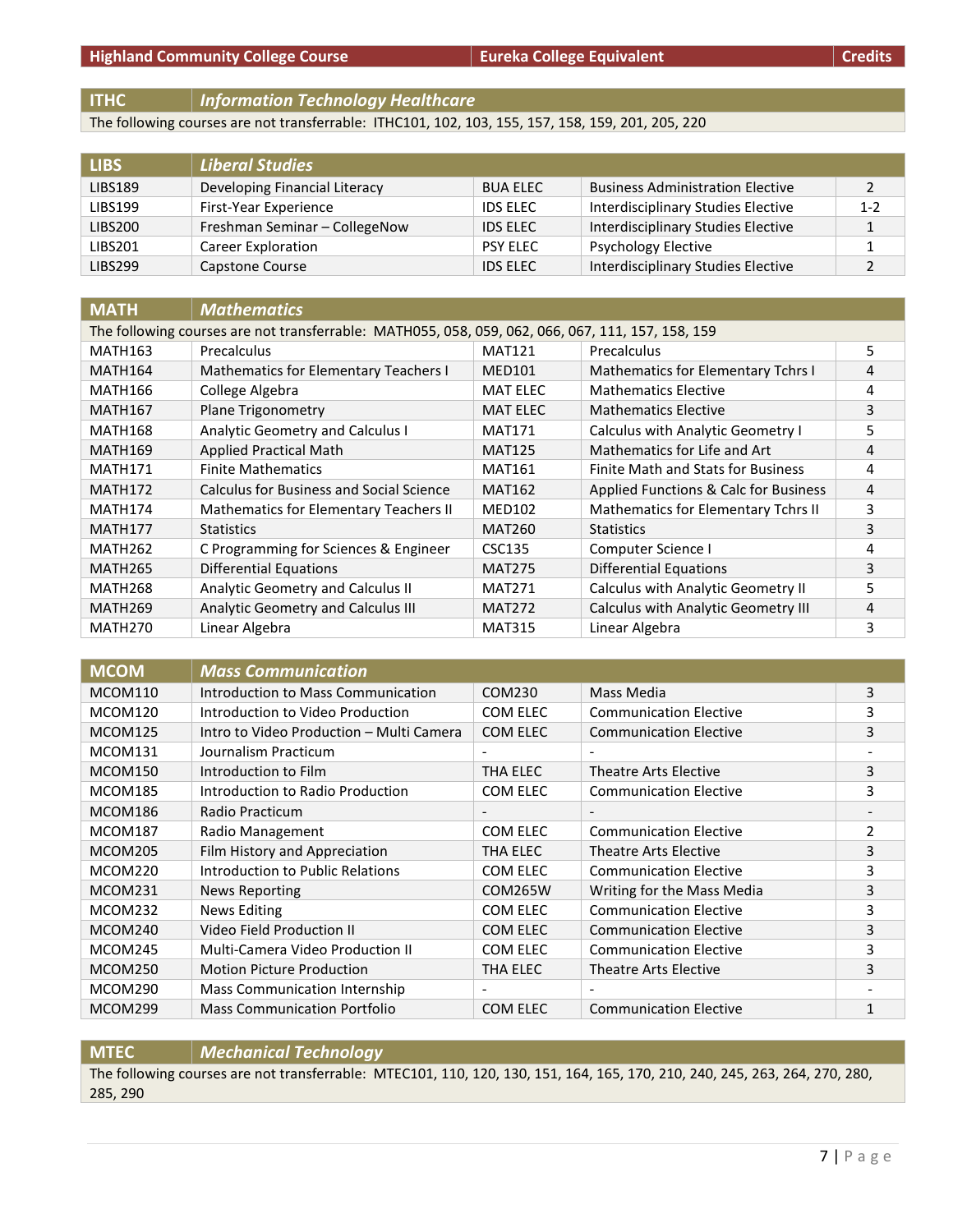#### **Highland Community College Course <b>EURE A** Eureka College Equivalent

| Credits |  |  |
|---------|--|--|
|         |  |  |

| <b>MUS</b>    | <b>Music</b>                            |                  |                                     |                |
|---------------|-----------------------------------------|------------------|-------------------------------------|----------------|
| <b>MUS150</b> | <b>Fundamentals of Music</b>            | <b>MUS ELEC</b>  | <b>Music Elective</b>               | $\overline{2}$ |
| <b>MUS153</b> | Introduction to Audio Production        | MUS ELEC         | <b>Music Elective</b>               | 3              |
| <b>MUS154</b> | <b>Aural Skills I</b>                   | MUS ELEC         | <b>Music Elective</b>               | $\mathbf{1}$   |
| <b>MUS157</b> | Class Guitar I                          | <b>MUS ELEC</b>  | <b>Music Elective</b>               | 2              |
| <b>MUS158</b> | <b>Aural Skills II</b>                  | MUS ELEC         | <b>Music Elective</b>               | $\mathbf{1}$   |
| <b>MUS160</b> | Musicianship for the Elementary Teacher | <b>MUS ELEC</b>  | <b>Music Elective</b>               | 3              |
| <b>MUS161</b> | Theory I                                | <b>MUS210</b>    | Introduction to Music Theory        | 3              |
| <b>MUS162</b> | Theory II                               | <b>MUS220</b>    | Music Theory II                     | 3              |
| <b>MUS167</b> | Class Voice I                           | <b>MUS134</b>    | Class Instruction in Voice          | $\overline{2}$ |
| <b>MUS169</b> | Vocal Ensemble I - Royal Scots          | <b>MUS281</b>    | Chorale                             | 1              |
| <b>MUS170</b> | Vocal Ensemble II - Royal Scots         | <b>MUS281</b>    | Chorale                             | 1              |
| <b>MUS171</b> | Applied Music I, II, III, IV (Major)    | MUS333 or        | Private Instruction in Piano        | $\overline{2}$ |
|               |                                         | MUS334 or        | Private Instruction in Voice        |                |
|               |                                         | <b>MUS335 or</b> | Private Instruction in Strings      |                |
|               |                                         | <b>MUSELEC</b>   | <b>Music Elective</b>               |                |
| <b>MUS172</b> | Applied Music I, II, III, IV (Minor)    | MUS333 or        | Private Instruction in Piano        | $\mathbf{1}$   |
|               |                                         | MUS334 or        | Private Instruction in Voice        |                |
|               |                                         | <b>MUS335 or</b> | Private Instruction in Strings      |                |
|               |                                         | <b>MUSELEC</b>   | <b>Music Elective</b>               |                |
| <b>MUS174</b> | Chamber Jazz Ensemble                   | MUS ELEC         | <b>Music Elective</b>               | 1              |
| <b>MUS175</b> | Concert Choir                           | <b>MUS281</b>    | Chorale                             | $\mathbf{1}$   |
| <b>MUS177</b> | Class Piano I                           | <b>MUS133</b>    | Class Piano for the Adult Beginner  | 2              |
| <b>MUS178</b> | Class Piano II                          | <b>MUS133</b>    | Class Piano for the Adult beginner  | $\overline{2}$ |
| <b>MUS179</b> | <b>Concert Band</b>                     | <b>MUS283</b>    | Wind Ensemble - Band                | 1              |
| <b>MUS181</b> | Orchestra                               | <b>MUS ELEC</b>  | <b>Music Elective</b>               | $\mathbf{1}$   |
| <b>MUS182</b> | Large Jazz Ensemble                     | <b>MUS ELEC</b>  | <b>Music Elective</b>               | $\mathbf{1}$   |
| <b>MUS183</b> | <b>Chamber Singers</b>                  | <b>MUS382</b>    | <b>Chamber Singers</b>              | $\mathbf{1}$   |
| <b>MUS185</b> | Jazz Improvisation I                    | MUS ELEC         | Music Elective                      | 2              |
| <b>MUS253</b> | <b>Audio Production II</b>              | MUS ELEC         | <b>Music Elective</b>               | 3              |
| <b>MUS254</b> | Aural Skills III                        | <b>MUS ELEC</b>  | <b>Music Elective</b>               | $\mathbf{1}$   |
| <b>MUS258</b> | <b>Aural Skills IV</b>                  | <b>MUS ELEC</b>  | <b>Music Elective</b>               | $\mathbf{1}$   |
| <b>MUS261</b> | Theory III                              | <b>MUS320</b>    | Music Theory III                    | 3              |
| <b>MUS262</b> | Theory IV                               | <b>MUS330</b>    | Music Theory IV                     | 3              |
| <b>MUS267</b> | Introduction to Music                   | <b>MUS151</b>    | Introduction to Music History       | 3              |
| <b>MUS268</b> | Introduction to Music of the U.S.A.     | <b>MUS150</b>    | Music Cultures in the United States | 3              |
| <b>MUS285</b> | Jazz Improvisation II                   | <b>MUS ELEC</b>  | <b>Music Elective</b>               | $\overline{2}$ |

| <b>NSCI</b>    | <b>Natural Sciences</b>            |               |                                  |         |
|----------------|------------------------------------|---------------|----------------------------------|---------|
| <b>NSCI131</b> | Physical Science (without Lab)     | PHS ELEC      | <b>Physical Science Elective</b> |         |
|                | Physical Science (with Lab)        | <b>PHS110</b> | Introduction to Physical Science | 4       |
| <b>NSCI132</b> | Physical Geography                 | PHS ELEC      | <b>Physical Science Elective</b> |         |
| <b>NSCI133</b> | Introduction to Astronomy with Lab | <b>PHS112</b> | Introduction to Astronomy        | 4       |
| <b>NSCI134</b> | Introduction to Astronomy          | PHS ELEC      | <b>Physical Science Elective</b> | э.      |
| <b>NSCI232</b> | <b>Fundamentals of Meteorology</b> | PHS ELEC      | <b>Physical Science Elective</b> | $3 - 4$ |

#### **NURS** *Nursing*

The following courses are not transferrable: NURS091, 103, 107, 108, 112, 113, 114, 115, 116, 120, 121, 122, 123, 124, 125, 126, 127, 184, 188, 191, 192, 194, 196, 289, 291, 292, 293, 294, 296, 298

#### **OCED** *Occupational Education*

The following courses are not transferrable: OCED117, 118, 250, 290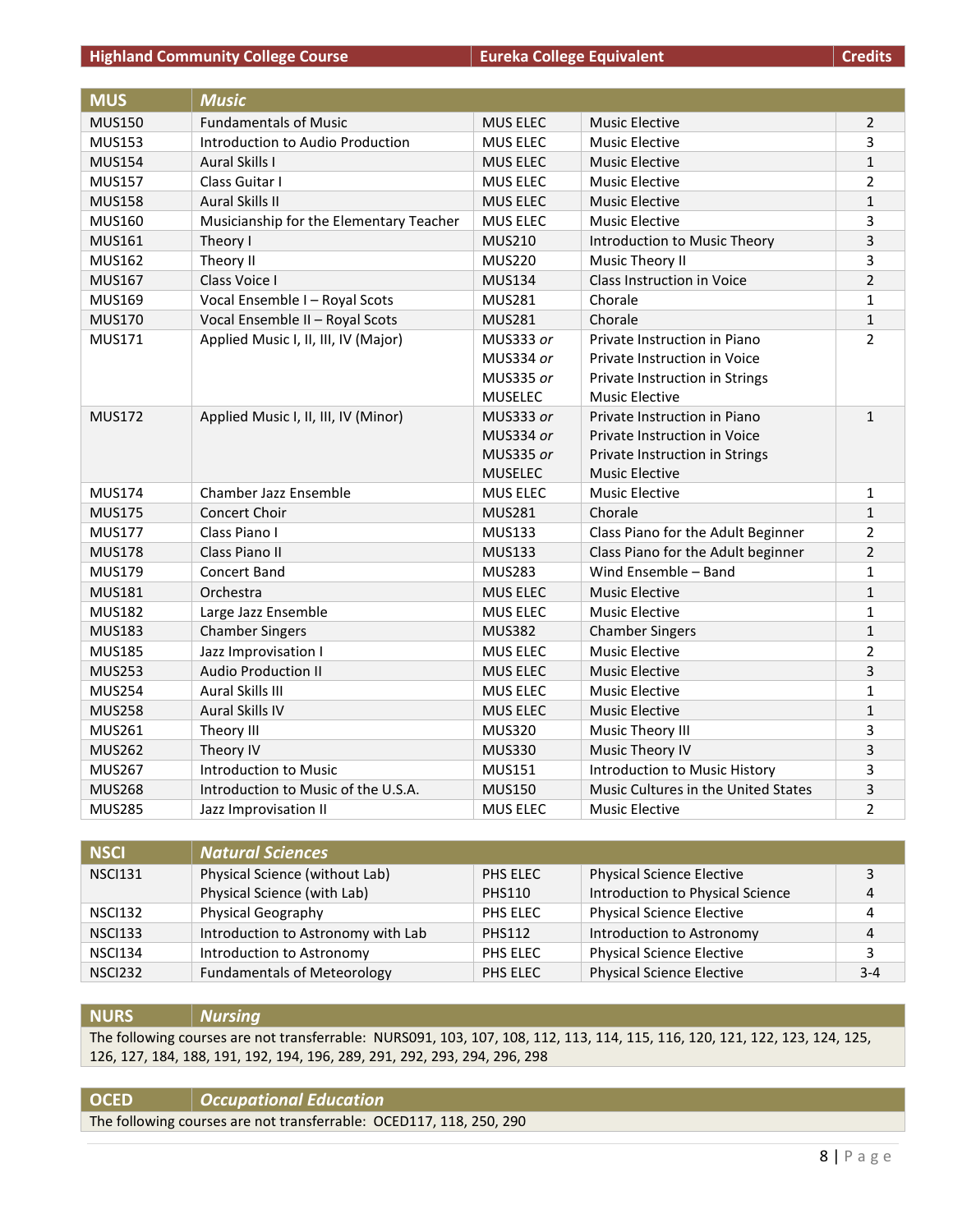## **OFFT** *Office Technology*

The following courses are not transferrable: OFFT151, 152, 156, 161, 162, 163, 164, 255

| <b>PHIL</b>    | Philosophy                 |                 |                            |  |
|----------------|----------------------------|-----------------|----------------------------|--|
| <b>PHIL180</b> | Survey of World Religions  | <b>REL127</b>   | <b>Global Religions</b>    |  |
| <b>PHIL185</b> | Introduction to Religion   | <b>REL ELEC</b> | <b>Religion Elective</b>   |  |
| <b>PHIL281</b> | Introduction to Philosophy | PHI110          | Introduction to Philosophy |  |
| <b>PHIL282</b> | <b>Ethics</b>              | <b>PHI220</b>   | Moral Philosophy           |  |
| <b>PHIL283</b> | Introduction to Logic      | PHI ELEC        | <b>Philosophy Elective</b> |  |

| <b>PHYD</b>    | <b>Physical Education</b>              |                 |                                        |                |
|----------------|----------------------------------------|-----------------|----------------------------------------|----------------|
| PHYD111        | Introduction to Physical Education     | <b>KIN180</b>   | Introduction to Kinesiology            | 2              |
| PHYD112        | Health                                 | <b>HED170</b>   | Wellness                               | 2              |
| <b>PHYD113</b> | Golf                                   | <b>KIN ELEC</b> | Kinesiology Elective                   | $\mathbf{1}$   |
| PHYD114        | Indoor/Outdoor Activities              | <b>KIN ELEC</b> | Kinesiology Elective                   | $1 - 4$        |
| <b>PHYD115</b> | Introduction to Recreation             | <b>KIN ELEC</b> | Kinesiology Elective                   | 3              |
| PHYD116        | Tae-Kwon-Do                            | <b>KIN ELEC</b> | Kinesiology Elective                   | 1              |
| <b>PHYD117</b> | <b>Beginning Swimming</b>              | <b>KIN ELEC</b> | Kinesiology Elective                   | 1              |
| <b>PHYD119</b> | <b>Beginning Skiing</b>                | <b>KIN ELEC</b> | Kinesiology Elective                   | 1              |
| <b>PHYD120</b> | <b>General Conditioning</b>            | <b>KIN ELEC</b> | Kinesiology Elective                   | $\mathbf{1}$   |
| <b>PHYD121</b> | <b>Physical Fitness I</b>              | <b>KIN ELEC</b> | Kinesiology Elective                   | $1 - 2$        |
| PHYD124        | Theory of Football Coaching            | <b>KIN304</b>   | Theory & Techn of Coaching Football    | 2              |
| PHYD125        | Fitness / Jogging                      | <b>KIN ELEC</b> | Kinesiology Elective                   | $\mathbf{1}$   |
| <b>PHYD130</b> | Body Conditioning / Running            | <b>KIN ELEC</b> | Kinesiology Elective                   | 1              |
| <b>PHYD135</b> | Games in Elementary Physical Education | <b>KIN188</b>   | Intro to Methods of Tchg Phys Educ     | 3              |
| PHYD136        | <b>Folk Dance</b>                      | <b>KIN ELEC</b> | Kinesiology Elective                   | 1              |
| PHYD142        | <b>Intermediate Swimming</b>           | <b>KIN ELEC</b> | Kinesiology Elective                   | 1              |
| PHYD146        | Intermediate Tae-Kwon-Do               | <b>KIN ELEC</b> | Kinesiology Elective                   | 1              |
| PHYD149        | Intermediate Skiing                    | KIN ELEC        | Kinesiology Elective                   | 1              |
| <b>PHYD150</b> | Backpacking                            | <b>KIN ELEC</b> | Kinesiology Elective                   | $1 - 2$        |
| <b>PHYD210</b> | <b>Sport Appreciation</b>              | <b>KIN ELEC</b> | Kinesiology Elective                   | 1              |
| PHYD211        | <b>Recreation Leadership</b>           | <b>KIN210</b>   | Recreation                             | 3              |
| PHYD212        | <b>First Aid</b>                       | <b>HED179</b>   | First Aid, CPR, and Injury Prevention  | 2              |
| PHYD213        | <b>Bowling</b>                         | <b>KIN ELEC</b> | Kinesiology Elective                   | $\mathbf{1}$   |
| PHYD215        | <b>Social Dancing</b>                  | <b>KIN ELEC</b> | Kinesiology Elective                   | 1              |
| PHYD216        | <b>Recreational Sports</b>             | <b>KIN ELEC</b> | Kinesiology Elective                   | 1              |
| PHYD218        | <b>Human Sexuality</b>                 | <b>HED204</b>   | Human Sexuality and Family Life        | 2              |
| PHYD219        | Drugs and Society                      | <b>HED274</b>   | <b>Drug Education</b>                  | $\overline{2}$ |
| PHYD220        | <b>Team Sports</b>                     | KIN ELEC        | Kinesiology Elective                   | $1 - 3$        |
| PHYD221        | <b>Physical Fitness II</b>             | <b>KIN ELEC</b> | Kinesiology Elective                   | $1 - 2$        |
| PHYD222        | <b>Weight Training</b>                 | <b>KIN ELEC</b> | Kinesiology Elective                   | 1              |
| PHYD225        | Theory of Baseball Coaching            | <b>KIN306</b>   | Theory & Techn of Coaching Baseball    | 2              |
| PHYD226        | Theory of Basketball Coaching          | <b>KIN305</b>   | Theory & Techn Coaching Basketball     | 2              |
| PHYD227        | <b>Sports Officiating</b>              | <b>KIN341</b>   | Techn of Officiating Basketball/Volley | 3              |
| PHYD228        | Theory of Track and Field Coaching     | <b>KIN ELEC</b> | Kinesiology Elective                   | 2              |
| PHYD234        | Handball and Racquetball               | KIN ELEC        | Kinesiology Elective                   | 1              |
| PHYD236        | Modern Dance                           | <b>THA104</b>   | <b>Introductory Dance</b>              | 1              |
| PHYD239        | <b>Body Mechanics</b>                  | KIN ELEC        | Kinesiology Elective                   | 1              |
| PHYD240        | Camp Counseling                        | KIN ELEC        | Kinesiology Elective                   | 3              |
| PHYD242        | Program Planning and Organization      | KIN ELEC        | Kinesiology Elective                   | 3              |
| PHYD244        | Lifeguard Training                     | KIN161          | Lifeguarding                           | 1              |
| PHYD245        | Water Safety Instructor                | KIN162          | Water Safety Instructor                | 3              |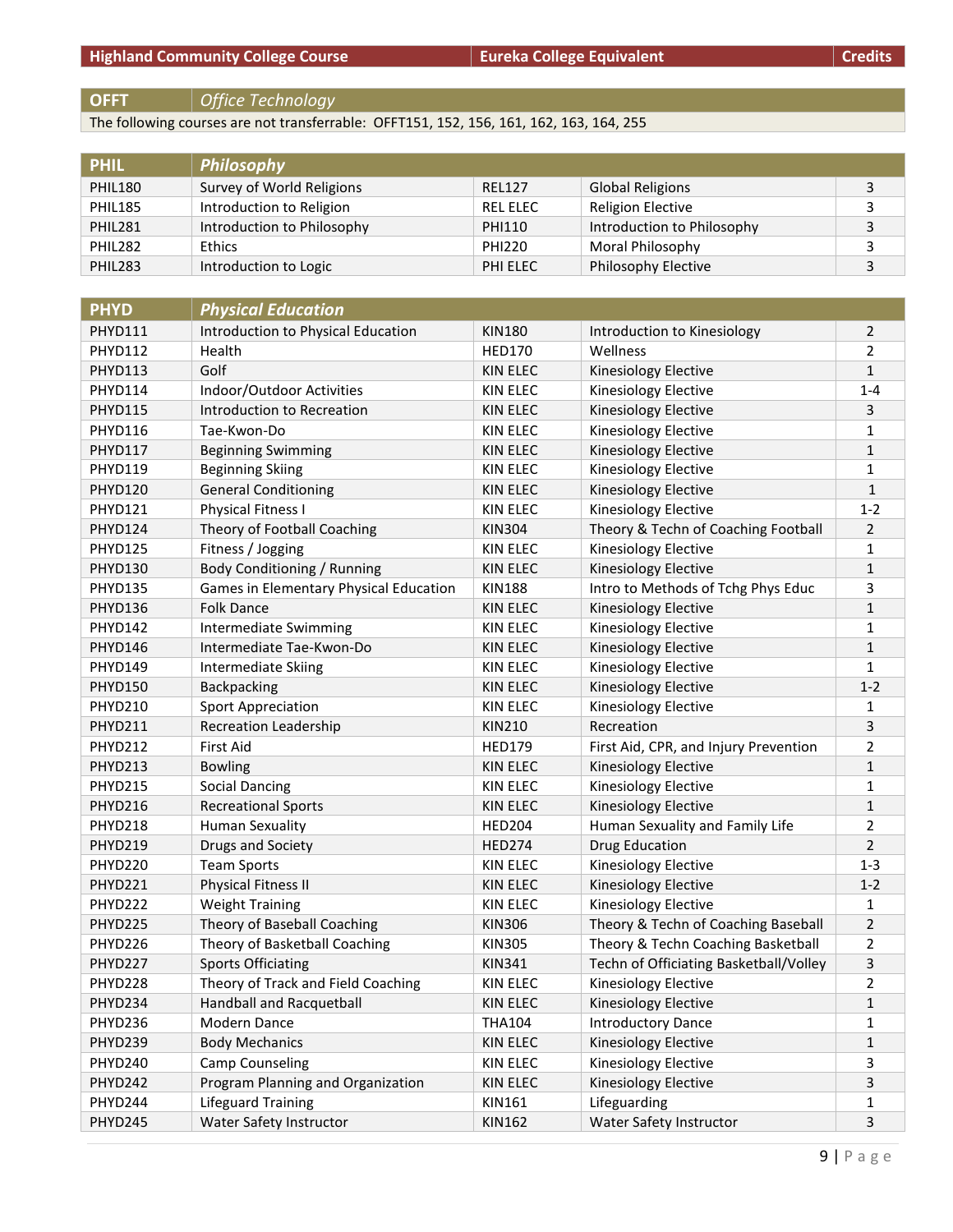#### **Highland Community College Course Eureka College Equivalent Eureka College Equivalent Credits**

| <b>PHYS</b>    | <b>Physics</b>                          |               |                                      |   |
|----------------|-----------------------------------------|---------------|--------------------------------------|---|
| <b>PHYS120</b> | Introduction to Engineering             | PHY ELEC      | Physics Elective (No Lab)            | 2 |
| <b>PHYS140</b> | Survey of Physics                       | PHY ELEC      | Physics Elective (w/ Lab)            | 4 |
| <b>PHYS141</b> | <b>Introductory Physics I</b>           | PHY ELEC      | Physics Elective (w/ Lab)            | 4 |
| <b>PHYS142</b> | Introductory Physics II                 | PHY ELEC      | Physics Elective (w/ Lab)            | 4 |
| <b>PHYS143</b> | <b>General Physics I</b>                | <b>PHY220</b> | General Physics I: Mech, Waves, Opt  | 5 |
| <b>PHYS144</b> | <b>General Physics II</b>               | <b>PHY230</b> | General Physics II: Elec, Magnet, Md | 5 |
| <b>PHYS145</b> | <b>General Physics III</b>              | PHY ELEC      | Physics Elective (No Lab)            | 3 |
| <b>PHYS220</b> | <b>Mechanics: Statics and Dynamics</b>  | PHY ELEC      | Physics Elective (No Lab)            | 5 |
| PHYS221        | Mechanics I (Statics)                   | PHY ELEC      | Physics Elective (No Lab)            | 3 |
| PHYS222        | Mechanics II (Dynamics)                 | PHY ELEC      | Physics Elective (No Lab)            | 3 |
| <b>PHYS246</b> | <b>Introduction to Circuit Analysis</b> | PHY ELEC      | Physics Elective (w/ Lab)            | 4 |

| <b>POL</b>    | <b>Political Science</b>                |                 |                                   |   |
|---------------|-----------------------------------------|-----------------|-----------------------------------|---|
| <b>POL151</b> | Introduction to Political Science       | <b>PSC ELEC</b> | <b>Political Science Elective</b> | 3 |
| <b>POL152</b> | <b>American Government and Politics</b> | <b>PSC150</b>   | American Government (National)    | 3 |
| <b>POL153</b> | <b>State and Local Government</b>       | <b>PSC250</b>   | American Gov't (State and Local)  | 3 |
| <b>POL253</b> | International Relations                 | <b>PSC263</b>   | <b>International Relations</b>    | 3 |
| <b>POL254</b> | Introduction to Comparative Government  | <b>PSC261</b>   | <b>Comparative Government</b>     | 3 |
| <b>POL255</b> | American Parties and Pressure Groups    | <b>PSC ELEC</b> | <b>Political Science Elective</b> | 3 |
| <b>POL257</b> | Understanding the Constitution          | <b>PSC ELEC</b> | <b>Political Science Elective</b> | 3 |

| <b>PSY</b>    | <b>Psychology</b>                 |                          |                                    |                |
|---------------|-----------------------------------|--------------------------|------------------------------------|----------------|
| <b>PSY160</b> | Psychology of Human Relations     | <b>PSY ELEC</b>          | <b>Psychology Elective</b>         | $\overline{2}$ |
| <b>PSY161</b> | Introduction to Psychology        | <b>PSY101</b>            | General Psychology                 | 3              |
| <b>PSY162</b> | Child Psychology                  | <b>PSY206</b>            | Infant and Early Childhood Develop | 3              |
| <b>PSY163</b> | <b>Practical Psychology</b>       | <b>PSY ELEC</b>          | <b>Psychology Elective</b>         | $1 - 2$        |
| <b>PSY228</b> | Introduction to Counseling        | <b>PSY ELEC</b>          | Psychology Elective                | 3              |
| <b>PSY230</b> | Counseling / Interview Techniques | $\overline{\phantom{a}}$ |                                    | -              |
| <b>PSY260</b> | Abnormal Psychology               | <b>PSY ELEC</b>          | <b>Psychology Elective</b>         | 3              |
| <b>PSY261</b> | <b>Educational Psychology</b>     | <b>EDU227W</b>           | <b>Educational Psychology</b>      | 3              |
| <b>PSY262</b> | Human Growth and Development      | <b>PSY ELEC</b>          | <b>Psychology Elective</b>         | 3              |
| <b>PSY264</b> | Social Psychology                 | <b>PSY203</b>            | Social Psychology                  | 3              |
| <b>PSY268</b> | Introduction to Personality       | <b>PSY ELEC</b>          | <b>Psychology Elective</b>         | 3              |

#### **RDG** *Reading*

The following courses are not transferrable: RDG082, 083, 120

| <b>SOCI</b>    | Sociology                               |                          |                          |   |
|----------------|-----------------------------------------|--------------------------|--------------------------|---|
| SOCI171        | Introduction to Sociology               | SOC102                   | Principles of Sociology  | 3 |
| SOCI174        | Death and Dying                         | SOC ELEC                 | Sociology Elective       | 3 |
| SOCI177        | Introduction to Anthropology            | SOC ELEC                 | Sociology Elective       | 3 |
| SOCI271        | Social Problems                         | SOC ELEC                 | Sociology Elective       | 3 |
| SOCI272        | Introduction to Social Welfare          | SOC ELEC                 | Sociology Elective       | 3 |
| SOCI273        | Social service Field Experience         | $\overline{\phantom{0}}$ | $\overline{\phantom{a}}$ |   |
| <b>SOCI274</b> | The Family                              | SOC ELEC                 | Sociology Elective       | 3 |
| <b>SOCI275</b> | Criminology                             | SOC201                   | Criminology              | 3 |
| <b>SOCI276</b> | Racism and Diversity in Contemp Society | SOC ELEC                 | Sociology Elective       | 3 |